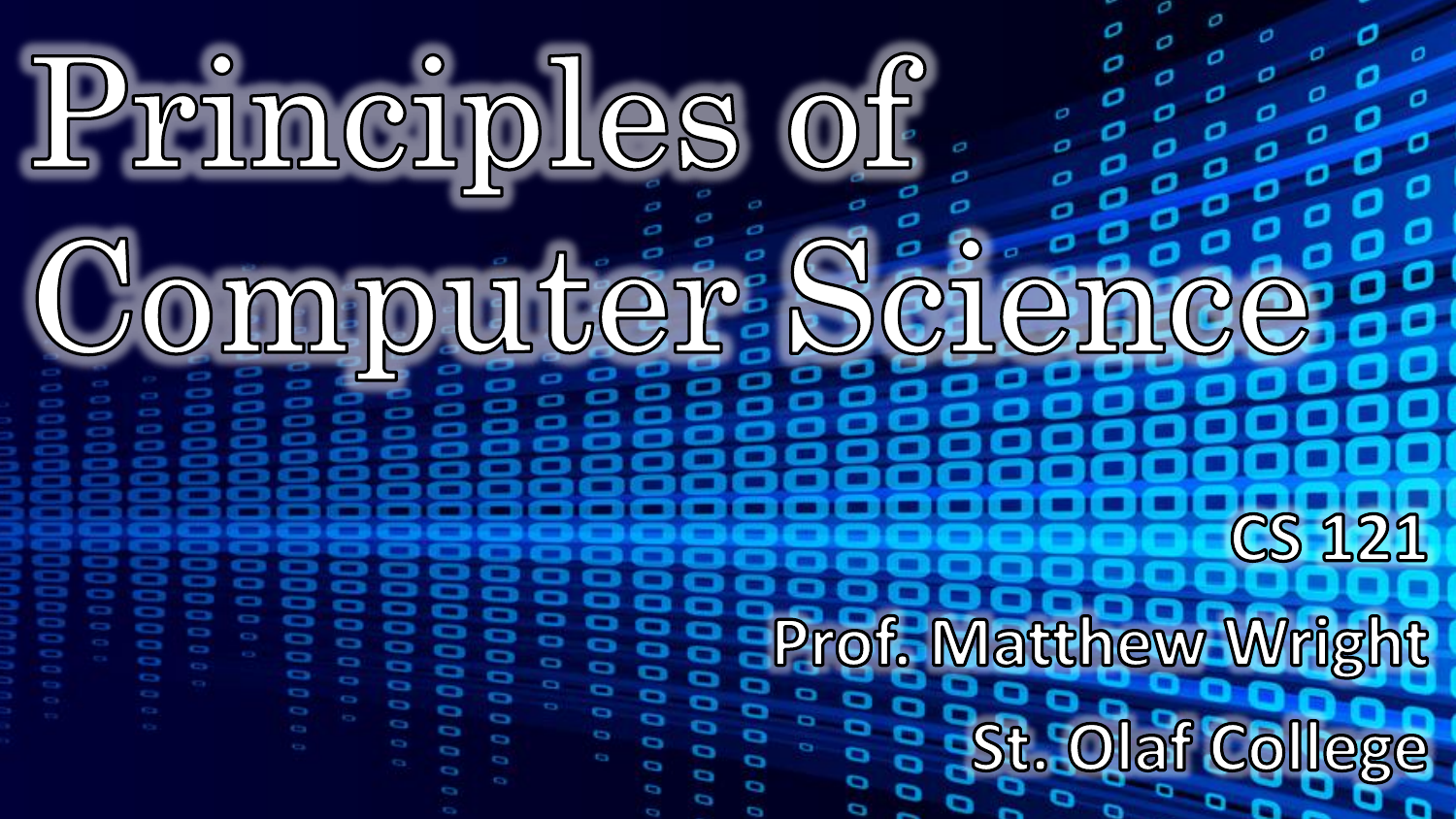## What is **computer science**

Computer science involves working with **people** to use **computers** to **solve problems**.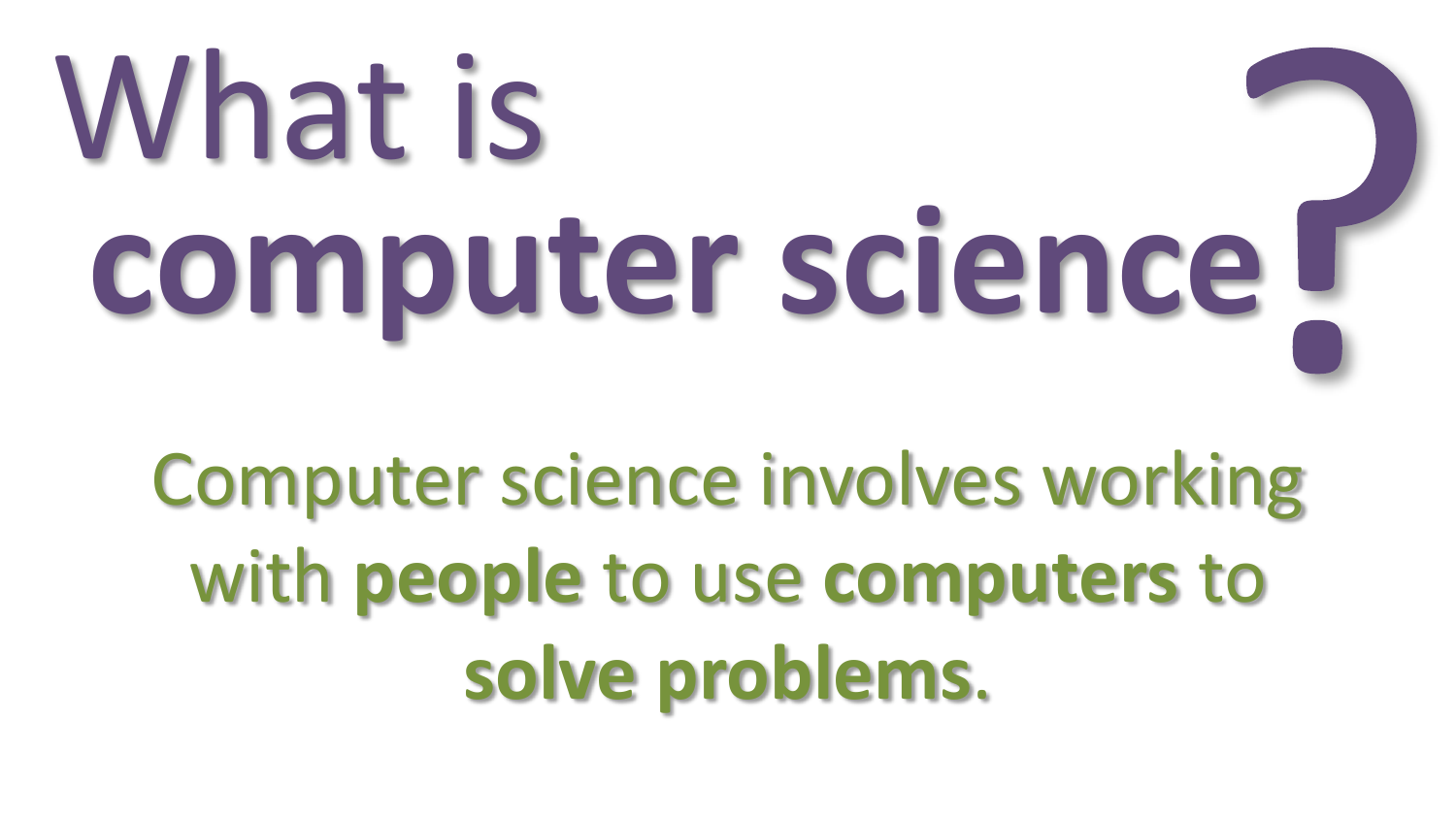#### The computer science fundamental skill in is

# **problem solving.**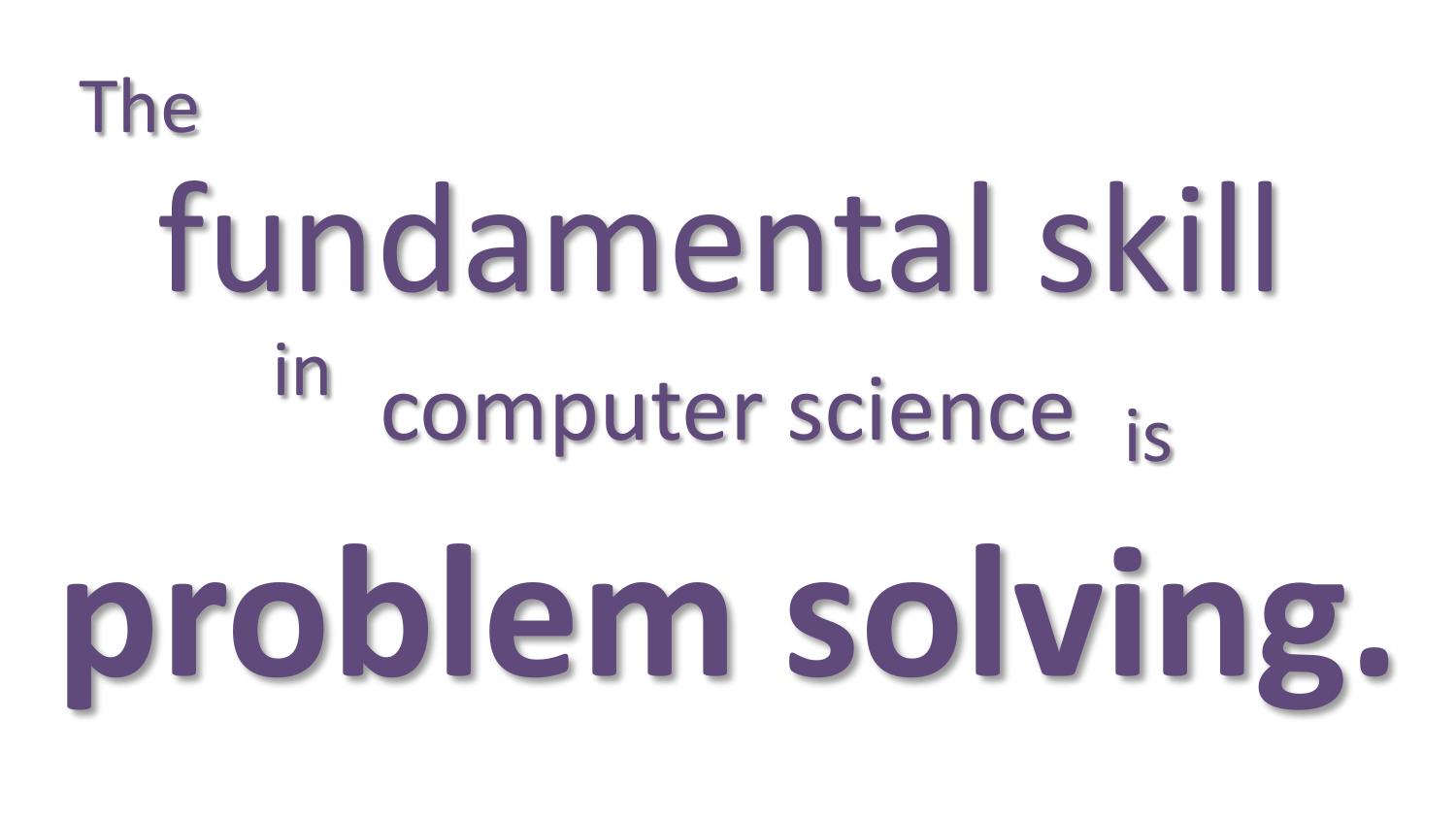# **algorithm:**

a step-by-step list of instructions for solving a problem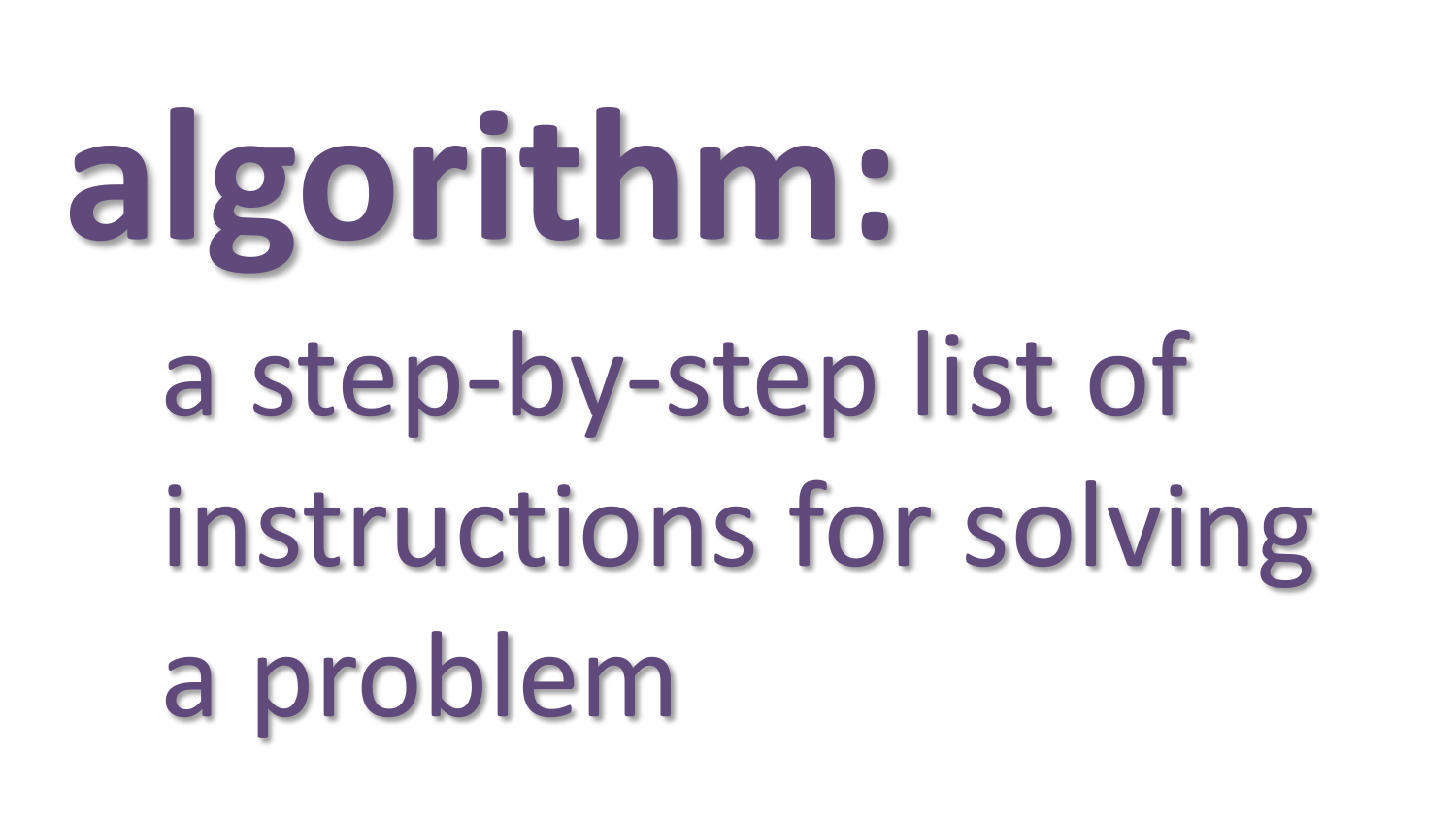#### **Computers work with numbers, but decimal numbers are not convenient for computers.**

| (base ten) |  | Decimal number: $285 = 2 \times 10^2 + 8 \times 10^1 + 5 \times 10^0$ |
|------------|--|-----------------------------------------------------------------------|
|            |  | $= 200 + 80 + 5$                                                      |

**Binary number:**<br>(base two)

(base two)  
\n
$$
\frac{1}{\frac{9}{5}} \frac{0}{\frac{9}{5}} \frac{1}{\frac{9}{5}} = 4 + 0 + 1 = 5
$$
 (decimal)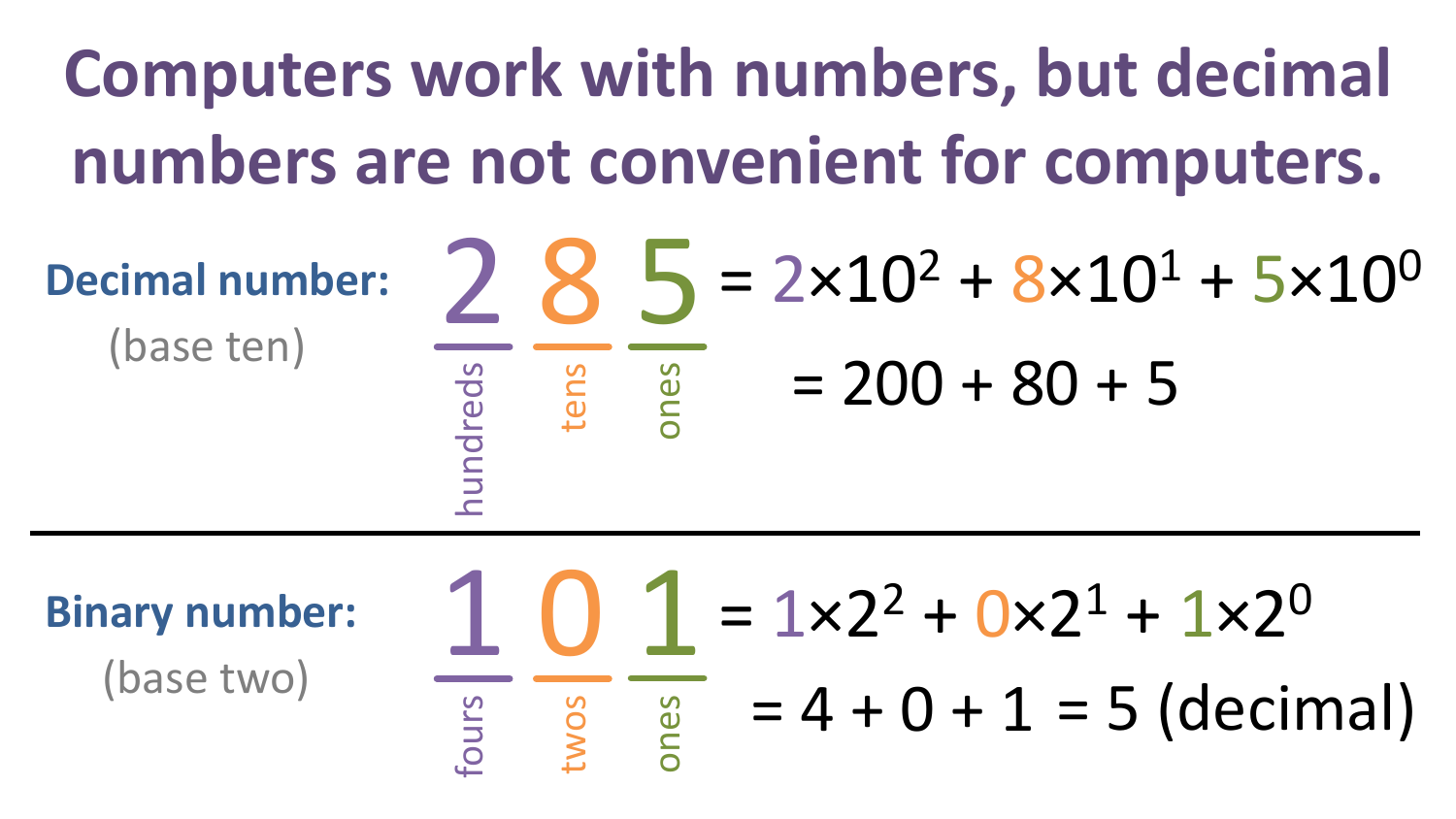#### **Converting Binary to Decimal**

- 1. Write place values below each binary digit.
- 2. Sum the place values below each 1 in the binary number.

**Example:** binary number:  $0 |1| 1 |0| 1 |0| 1 |1$ place values:  $128|64|32|16|8|4|2|16$ 

decimal number: 64 + 32 + 8 + 2 + 1 = 107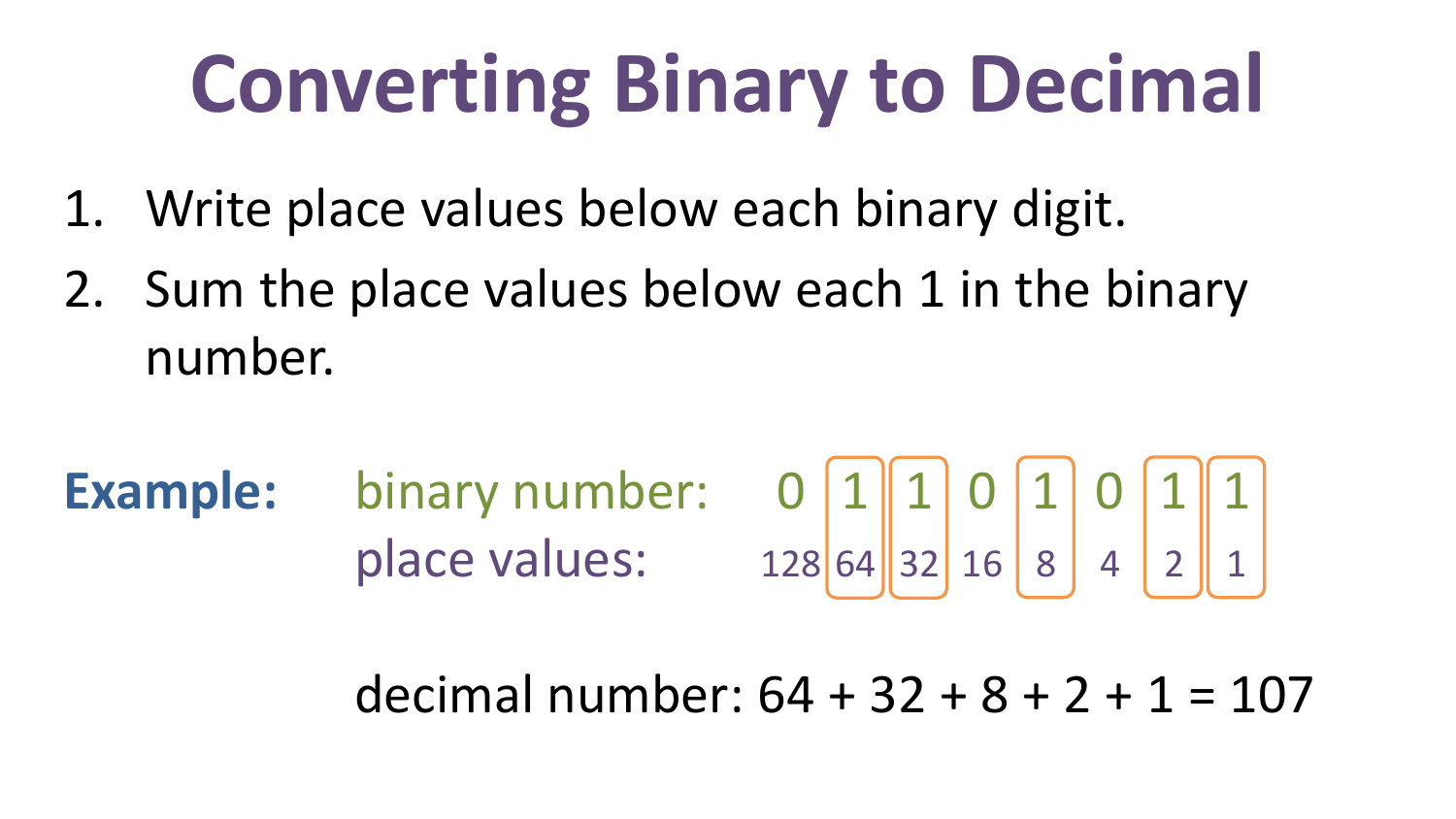### **Converting Binary to Decimal**

- 1. Write place values below each binary digit.
- 2. Sum the place values below each 1 in the binary number.

**Convert the following binary numbers to decimal:**

#### 10101 101100 decimal: 21 44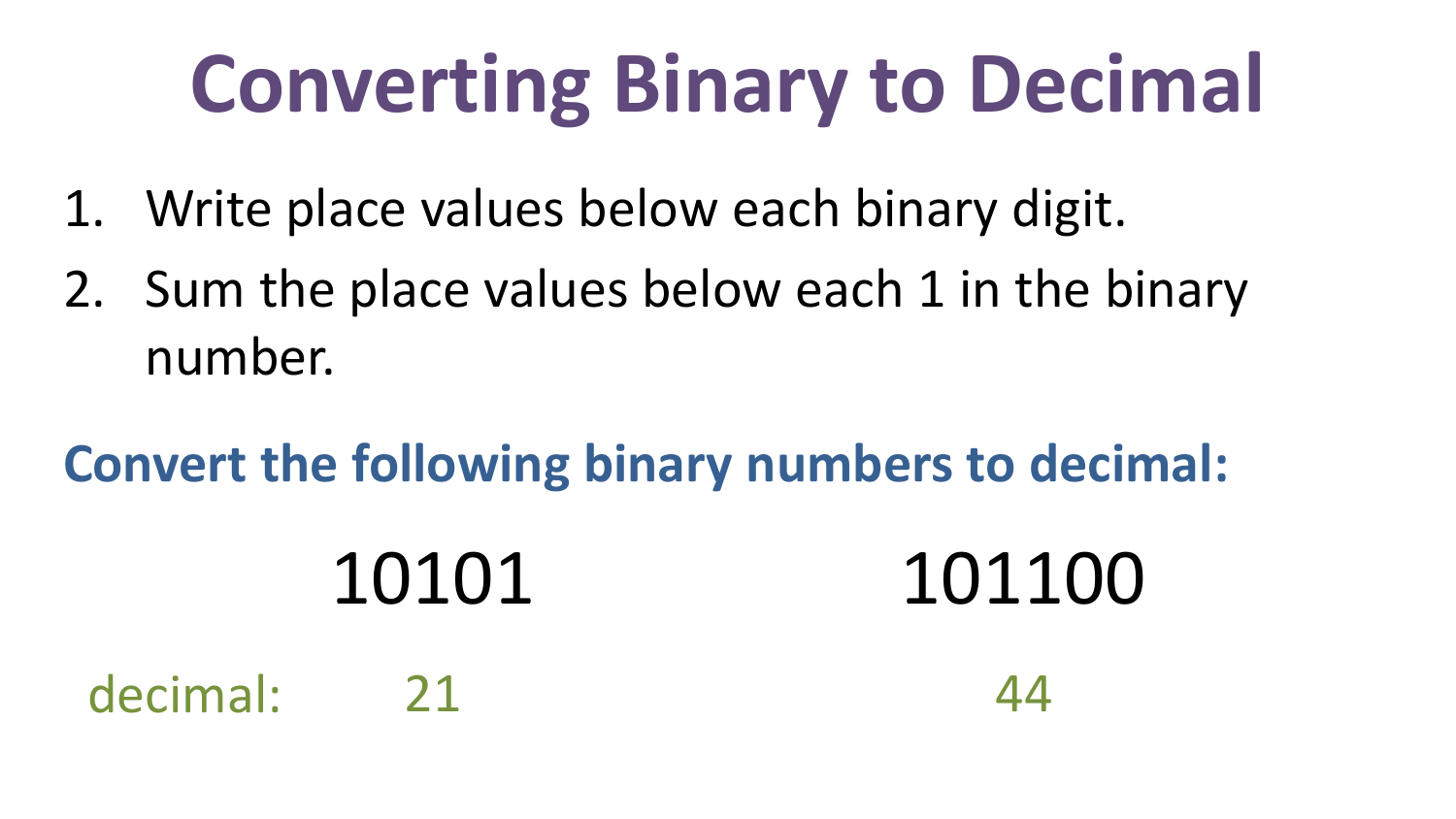#### **Hexadecimal Numbers**

Since binary numbers are cumbersome for humans, computer scientists often convert binary to **hexadecimal numbers**.

| <b>Hexadecimal</b><br>number: |      |          |     | $285 = 2 \times 16^2 + 8 \times 16^1 + 5 \times 16^0$ |
|-------------------------------|------|----------|-----|-------------------------------------------------------|
| (base sixteen)                | 256s |          | one | $= 2 \times 256 + 8 \times 16 + 5 \times 1$           |
|                               |      | $\Omega$ |     | $= 512 + 128 + 5$                                     |
|                               |      |          |     | $= 645$ (decimal)                                     |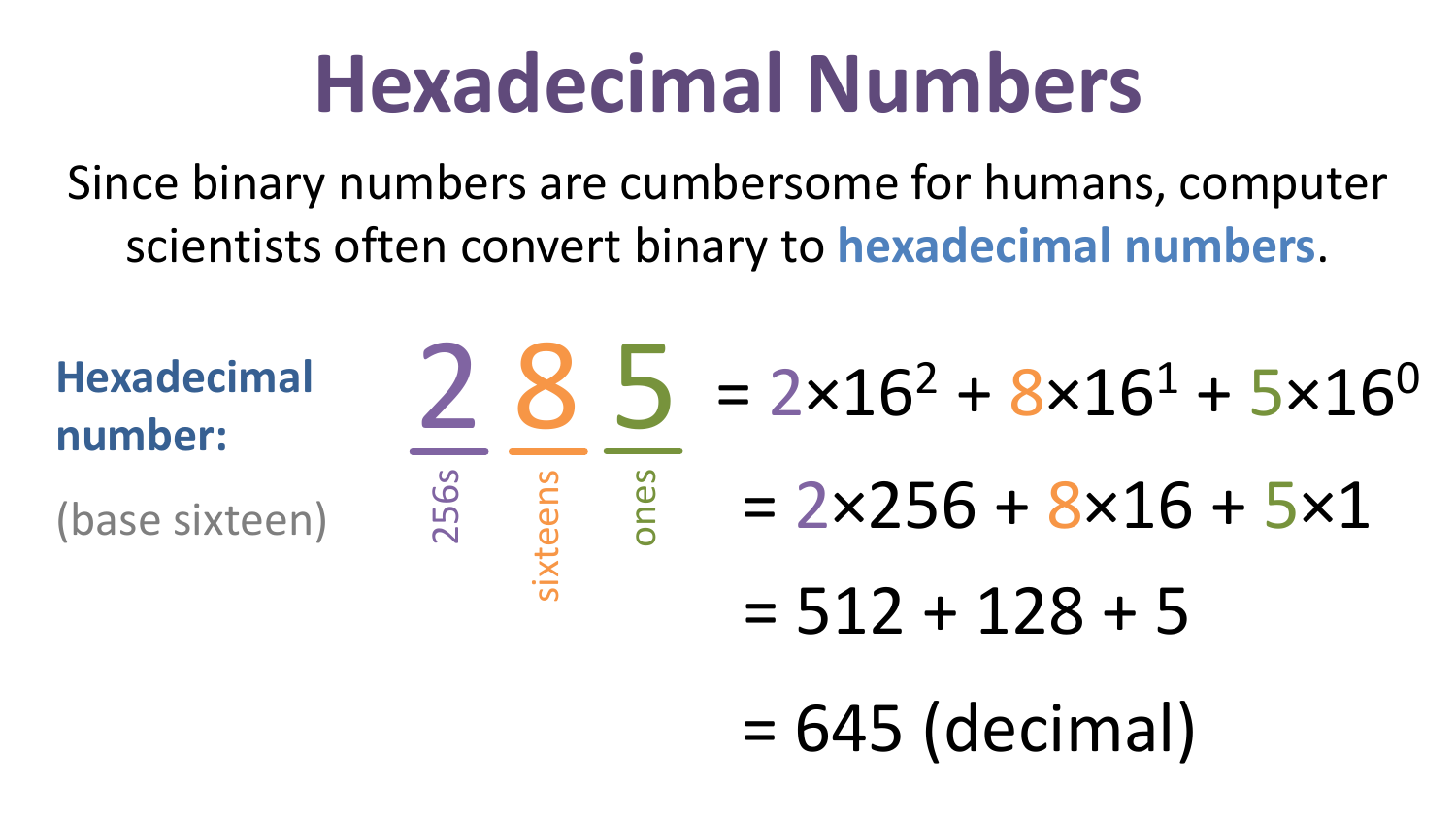#### **Hexadecimal Numbers**

Hexadecimal (hex) numbers require sixteen digits:

**0, 1, 2, 3, 4, 5, 6, 7, 8, 9, A, B, C, D, E, F**

To convert from hex to decimal:

- 1. Write the place value below each hex digit.
- 2. Multiply each digit by its place value, and add the products.

**Example:** hex number: 2 C E place values: 256 16 1

decimal number: 2×256 + 12×16 + 14×1 = 718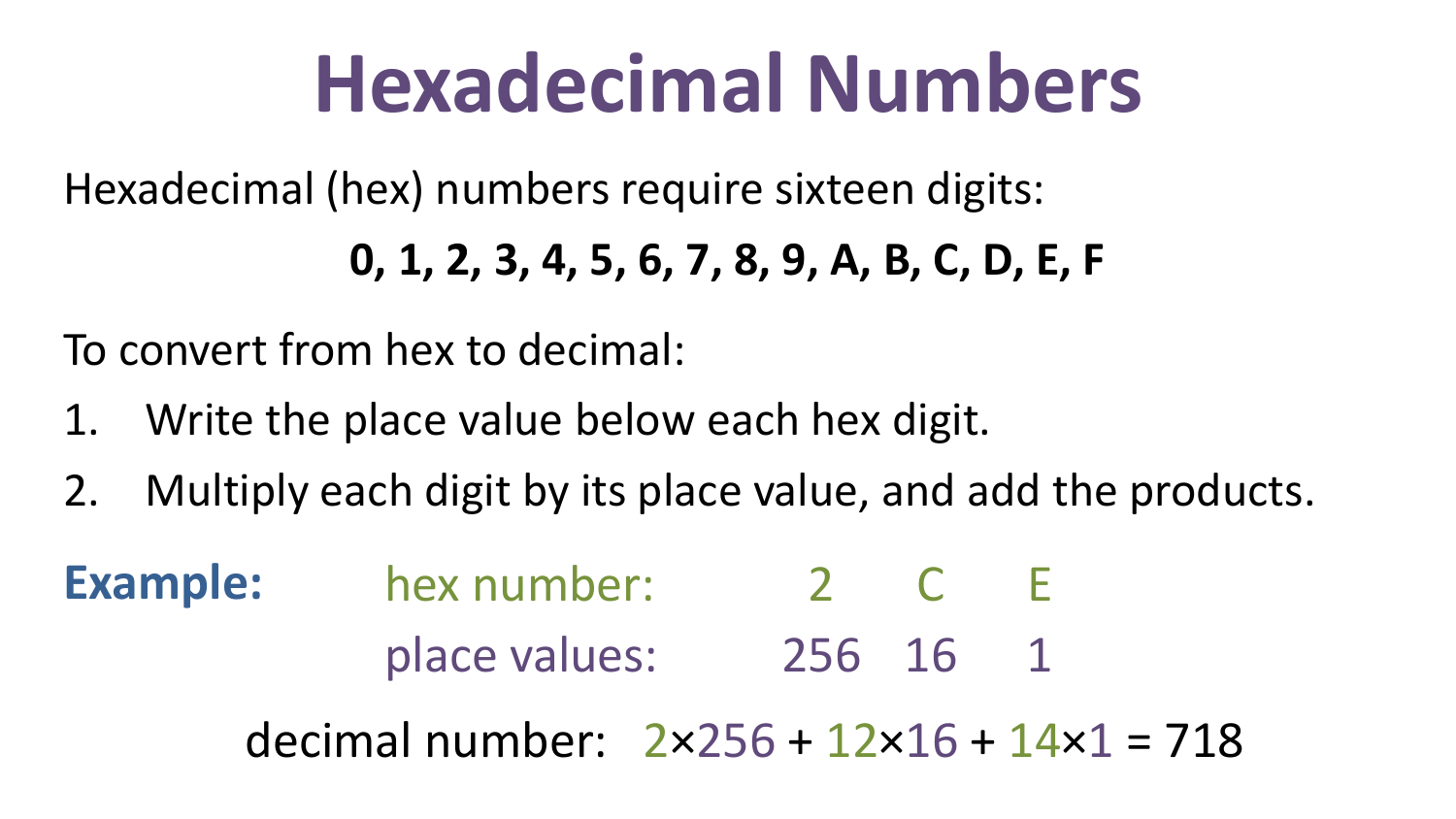#### **Hexadecimal Numbers**

To convert from hex to decimal:

- 1. Write the place value below each hex digit.
- 2. Multiply each digit by its place value, and add the products.

#### **Convert the following hex numbers to decimal:**

|              | A <sub>2</sub> | 12B |
|--------------|----------------|-----|
| decimal: 162 |                | 299 |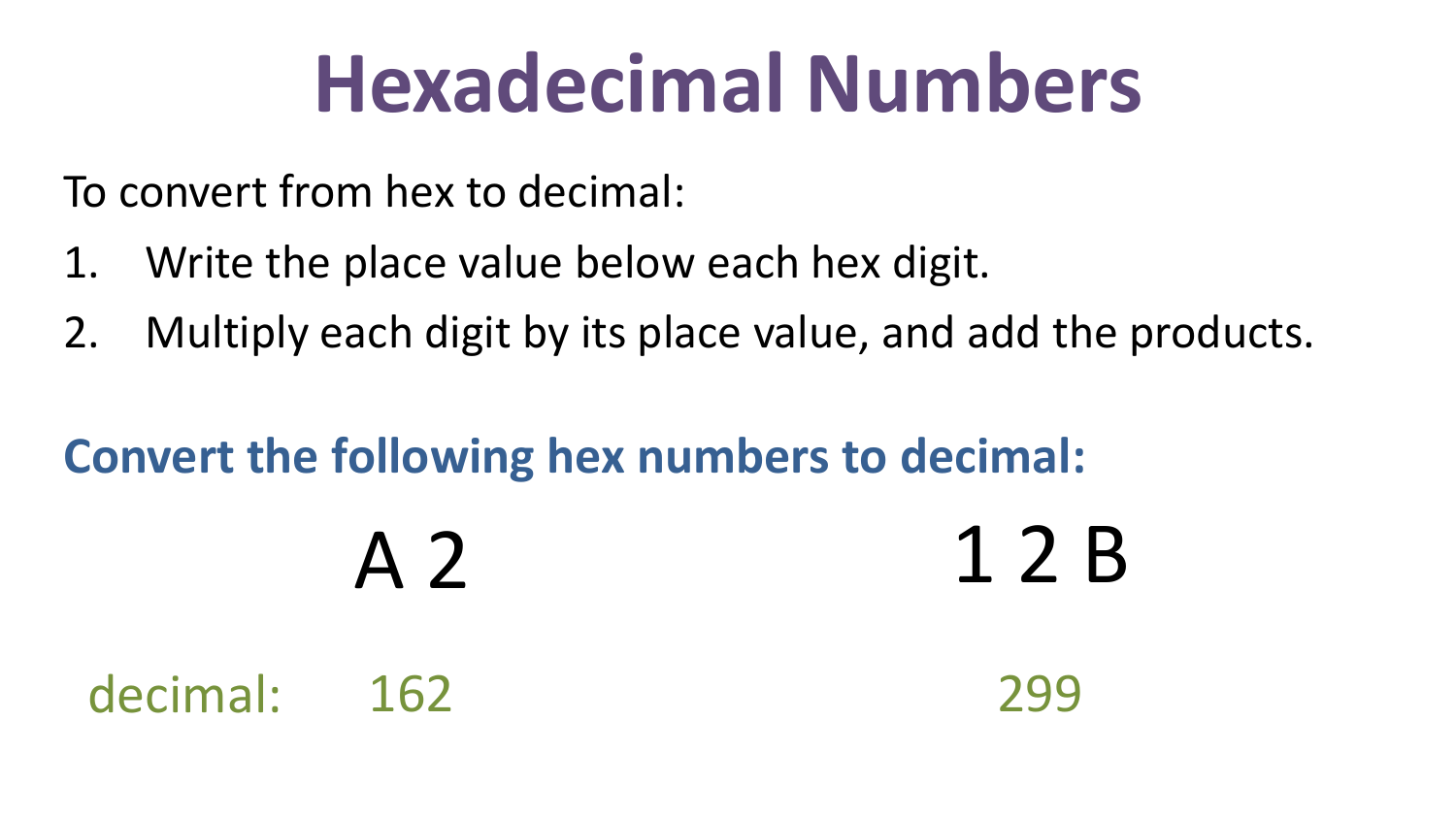### **Converting Decimal to Any Base**

- 1. Divide the decimal number by the new base.
- 2. The remainder is the next digit to write down (right to left).
- 3. If the quotient is zero, you are done. If not, go to step 1 and use the quotient as the new number to divide.

#### **Example:** convert decimal 27 to binary

$$
\begin{array}{c|c|c}\n 13 & R1 \\
 2 & 13 \\
 & 2 & 3\n\end{array}\n\qquad\n\begin{array}{c|c}\n 6 & R1 \\
 2 & 6 \\
 & 2 & 3 \\
\hline\n\end{array}\n\qquad\n\begin{array}{c|c}\n 1 & R1 \\
 2 & 3 \\
 & 2 & 1 \\
\hline\n\end{array}\n\qquad\n\begin{array}{c|c}\n 0 & R1 \\
 2 & 1 \\
 & 2\n\end{array}
$$

done!**Algorithm**

decimal 27 = binary  $11011$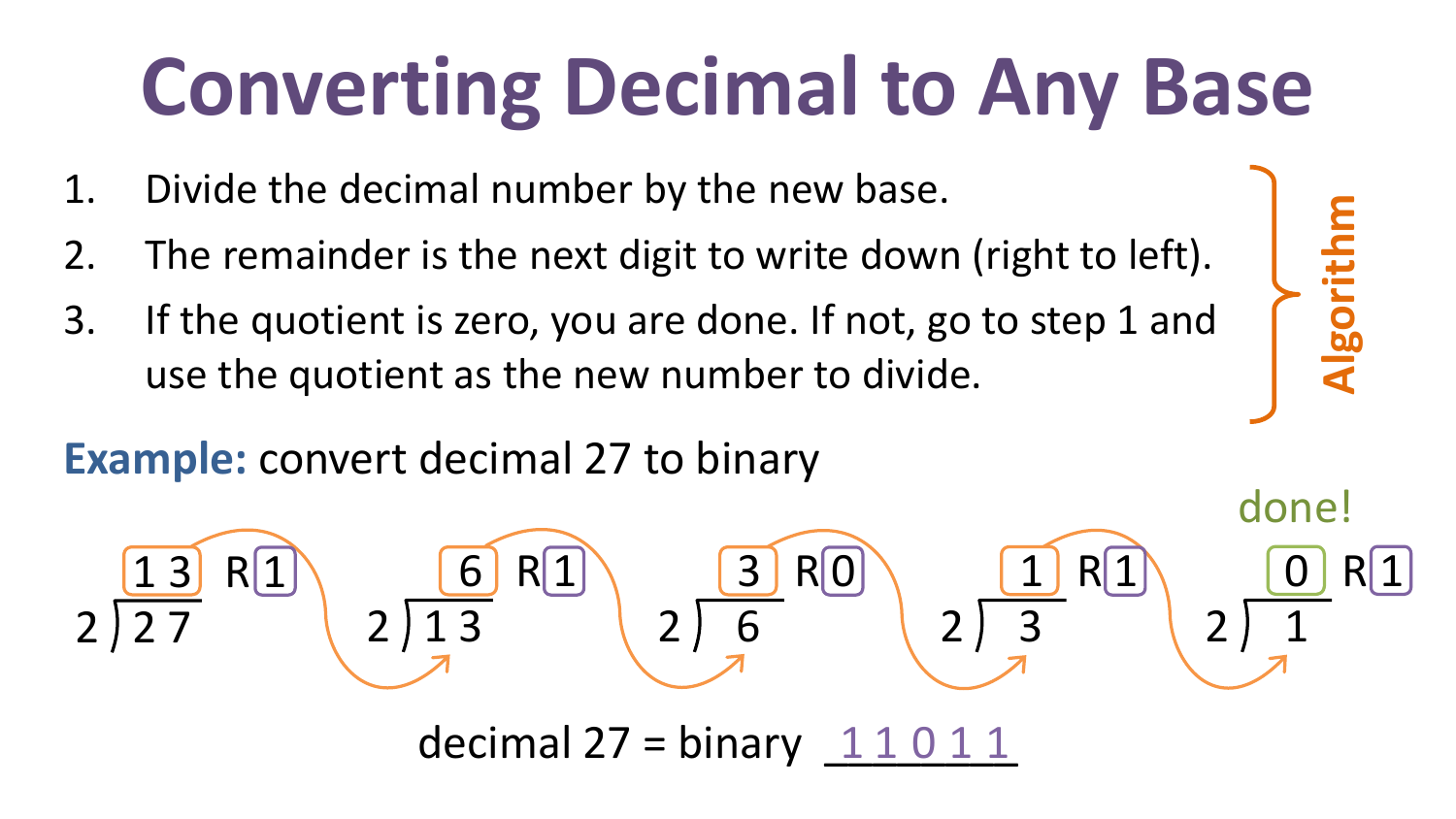## **Converting Decimal to Any Base**

- 1. Divide the decimal number by the new base.
- 2. The remainder is the next digit to write down (right to left).
- 3. If the quotient is zero, you are done. If not, go to step 1 and use the quotient as the new number to divide.

#### **Your turn:**

- Convert decimal 27 to hexadecimal.
- Convert decimal 31 to binary.
- Convert decimal 89 to hexadecimal.

Hex: 1B

Binary: 11111

**Algorithm**

Hex: 59